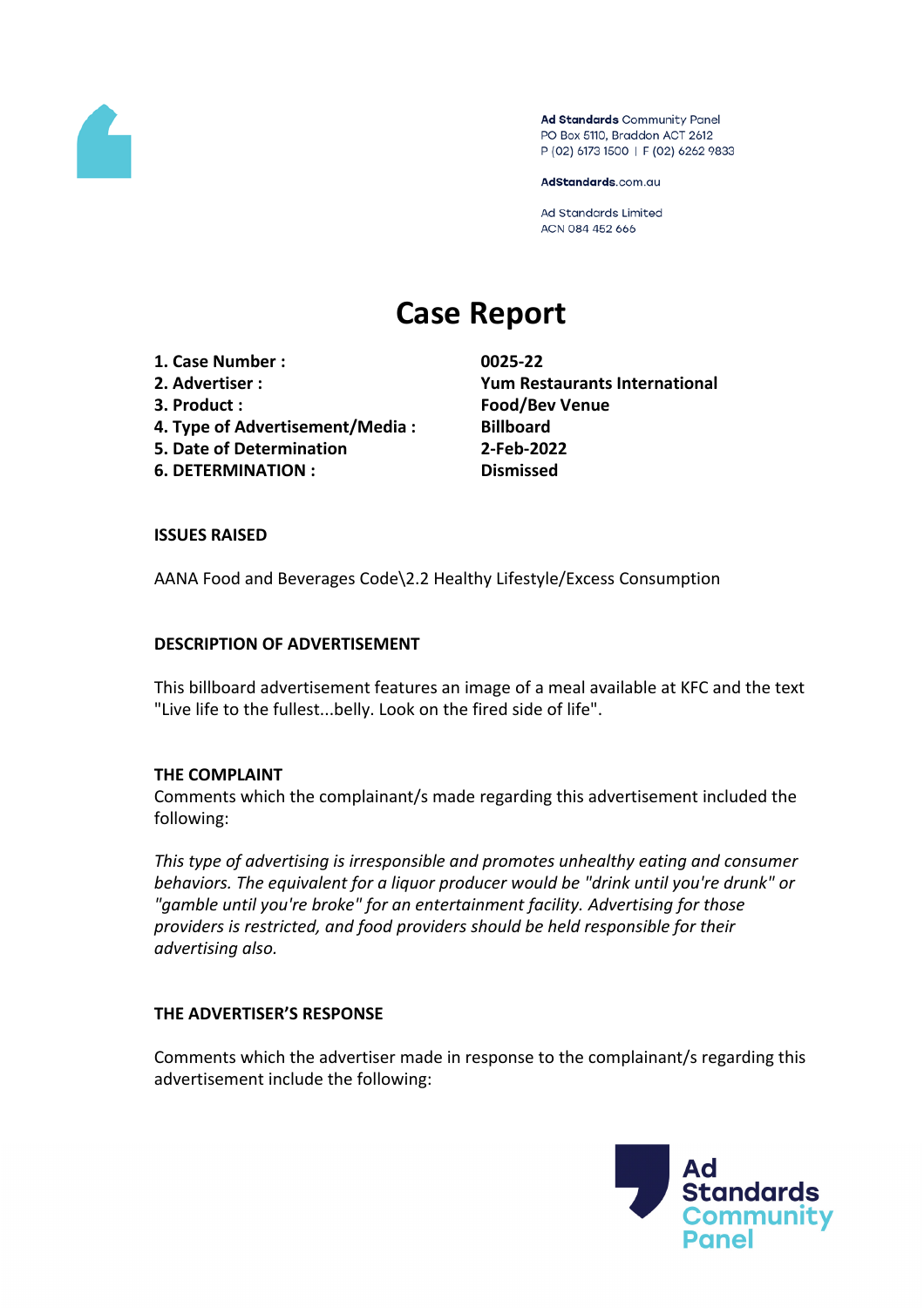

*I refer to your letter of 24 January 2022 setting out a complaint made by a complainant. As the marketing manager responsible for the relevant advertisement in this instance, I respond to the complaint as follows below.*

# *Description of advertisement*

*The advertisement to which the Complainant refers to is an out of home billboard and website a-panel for the KFC brand and the Zinger Crunch Bowl (Advertisement). The Advertisement is targeted at adults and was advertised until 25 January 2022.*

*The Advertisement is a photograph of the Zinger Crunch Bowl set against a dark background. The headline reads "Live life to the Fullest…Belly, look on the Fried Side of Life".*

*The complaints and relevant codes*

*The Complainant has expressed concern that the Advertisement encourages excessive consumption and unhealthy eating behaviours.*

*The following concerns are cited in the complaints:*

*• AANA Food and Beverages Code\2.2 Healthy Lifestyle/Excess Consumption\ encourage excess consumption*

*Alleged promotion of excessive consumption* 

*This Advertisement promotes KFC's ethos about living life to the fullest and making the most of every situation. The reference to having a full belly in the headline is in line with the sentiment of making the most of life, and is in line with other "Fried Side of Life" KFC advertisements which encourage people to live life fully and freely.*

*In no way does the Advertisement promote excessive consumption. There is a single Zinger Crunch Bowl shown on the Advertisement and this product includes a crunchy slaw and corn chips which are healthier menu options.*

*A full belly is a term often associated with happiness rather than overindulgence and the image provided clearly encourages the consumption of just one product per person which is in line with food health standards.*

*Australian Association of National Advertisers Code of Ethics (Code of Ethics)*

*With respect to section 2 of the Code of Ethics, I note that the Advertisement:*

*• does not discriminate or vilify any person or section of the community on account of race, ethnicity, nationality, gender, age, sexual preference, disability, mental illness or political belief (section 2.1);*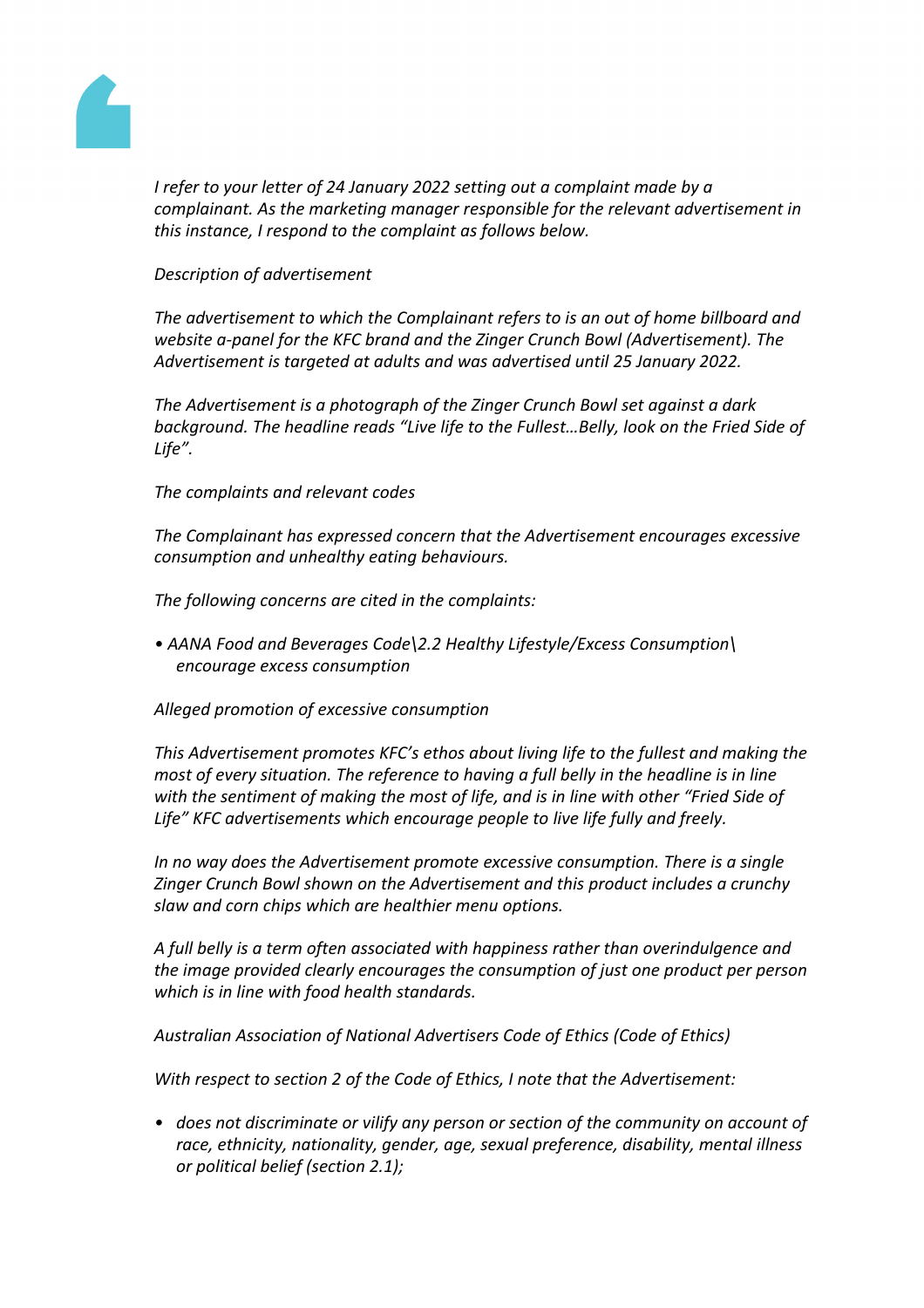

- *• does not employ sexual appeal in a way that is exploitative or degrading of any individual or group of people (section 2.2);*
- *• does not present or portray violence in any way (section 2.3);*
- *• does not depict or treat sex, sexuality and nudity in any way nor without sensitivity to the relevant audience (section 2.4);*
- *• does not use language which is inappropriate in the circumstances (section 2.5); and*
- *• the Advertisement is clearly distinguishable as an advert and uses KFC branding to that effect (section 2.7).*

*Therefore, for the reasons outlined above, KFC believes that the Advertisement complies with the Code of Ethics.*

*We trust this addresses the Complainants' concerns.*

### **THE DETERMINATION**

The Ad Standards Community Panel (the Panel) considered whether this advertisement breaches the AANA Food and Beverages Advertising Code (the Food Code).

The Panel noted the complainant's concern that the advertisement promotes unhealthy eating behaviours.

The Panel viewed the advertisement and noted the advertiser's response.

**Food Code Section 2.2 - Advertising for Food or Beverage Products must not undermine the importance of healthy or active lifestyles nor the promotion of healthy balanced diets or encourage what would reasonably be considered to be excess consumption through the representation of product/s or portion sizes disproportionate to the setting/s portrayed or by means otherwise regarded as contrary to the Australian Dietary Guidelines.**

The Panel noted the complainant's comments that the advertisement is the equivalent of an alcohol brand promoting "drink until your drunk" or a gaming brand promoting "gamble until you're broke".

The Panel noted the advertiser's response that a full belly is often associated with happiness and satisfaction rather than overindulgence. The Panel considered that the suggestion that a person be 'full' is not a promotion of excessive consumption but rather of being satisfied.

The Panel noted that the meal depicted in the advertisement includes slaw and corn chips which are healthier menu options, and noted that a single serve is depicted.